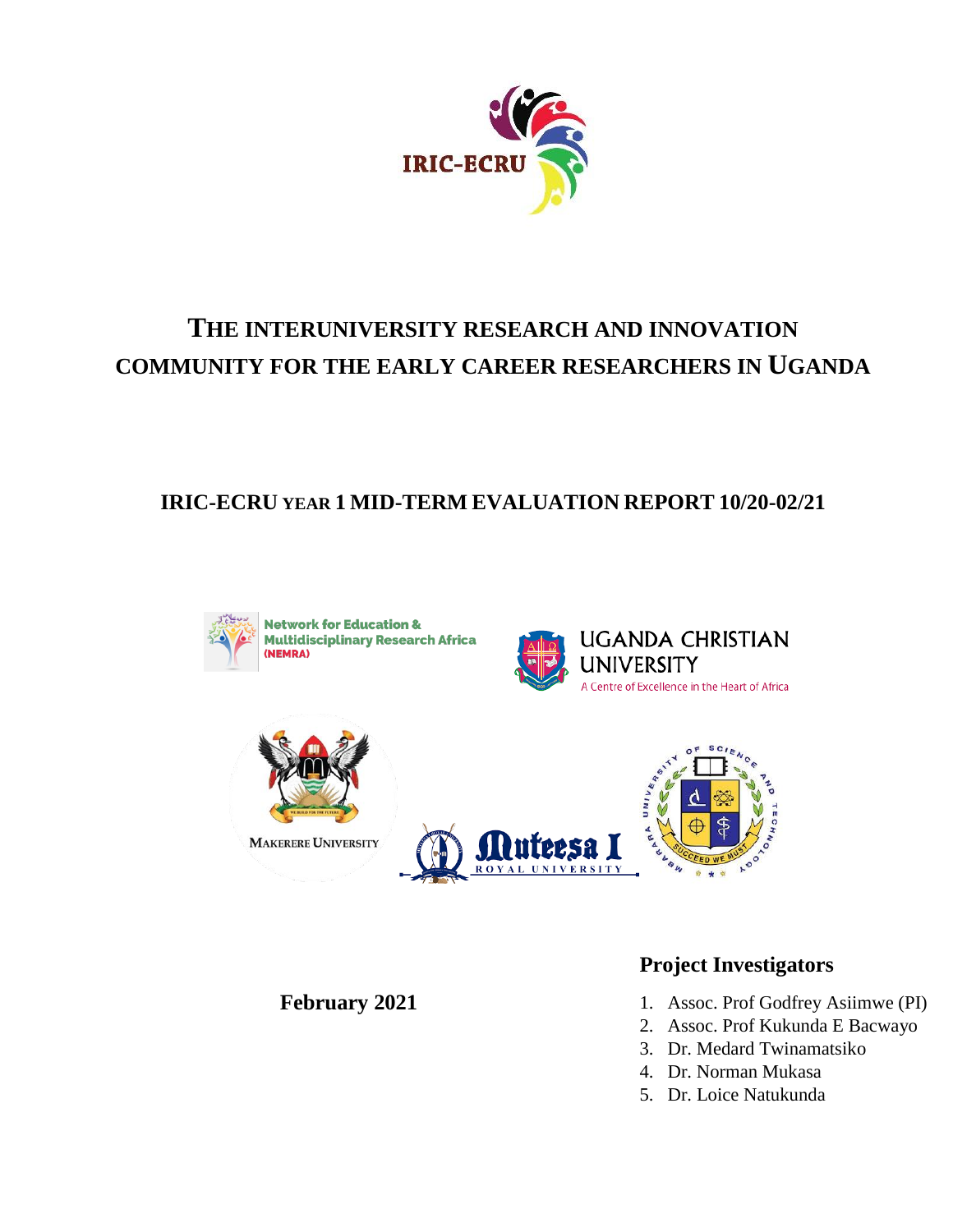# **Contents**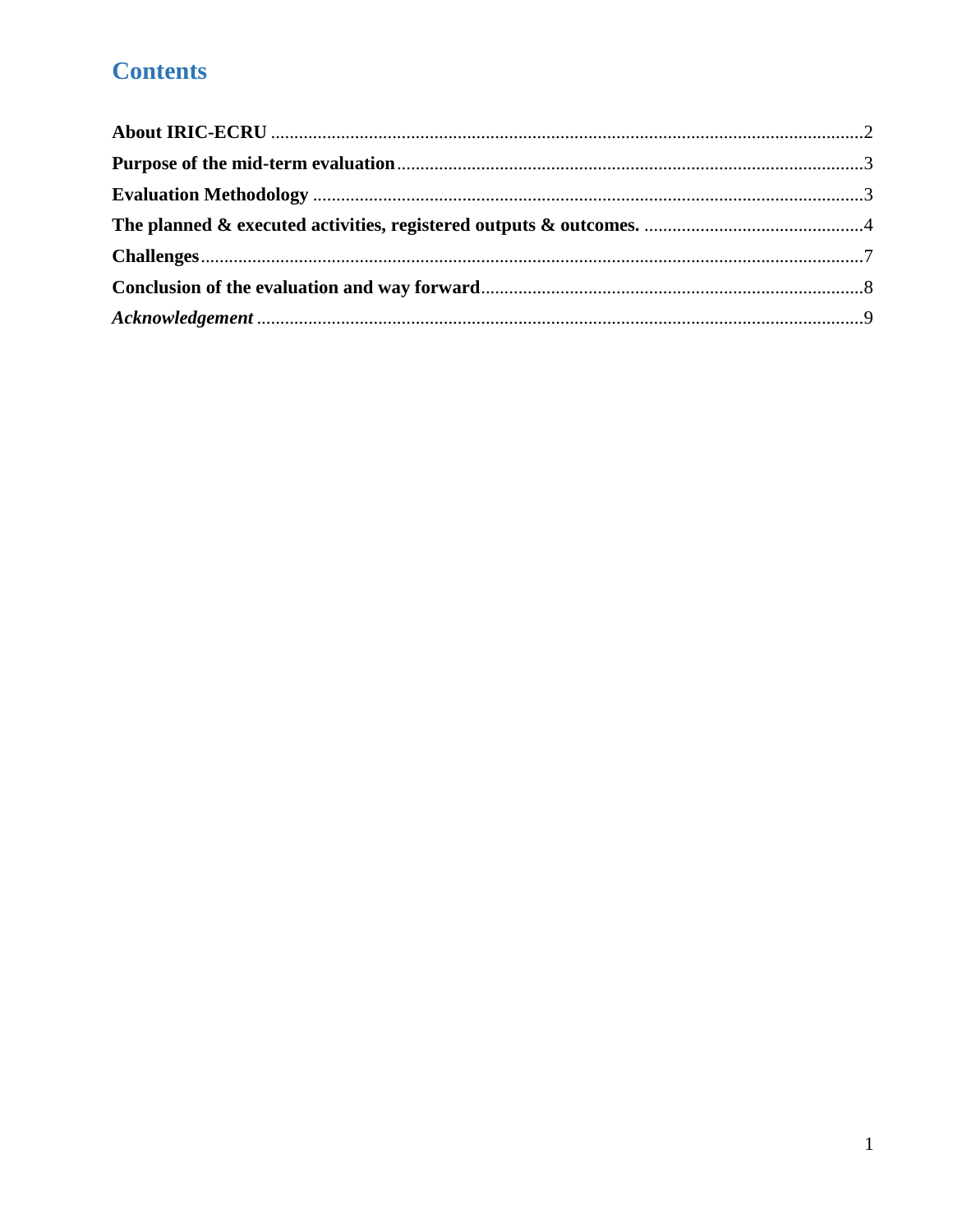# <span id="page-2-0"></span>**About IRIC-ECRU**

In September 2020, the Network for Education and Multidisciplinary Research Africa (NEMRA) received one-year seed fund from the Government of Uganda (GoU) through the Makerere Research and Innovation Fund (Mak-Rif) to create an interuniversity research and innovation community for the early career researchers in Uganda (IRIC-ECRU). Run as a 5-year project 2020-2025, the project's aim is to enhance researcher capacity building, R&I, data & information sharing as well as technology enabled research outputs dissemination, engagement and impact. It is coordinated by investigators from Makerere University (Mak), Mbarara University of Science and Technology (MUST), Uganda Christian Univeristy (UCU) and Muteesa I Royal University (MRU). IRIC-ECRU focuses on 4 core areas that guide the project objectives 1) Research capacity building and mentorship, 2) Data infrastructure development and management 3) Research ideas generation and execution, 4) Research output dissemination

### **Research capacity building and mentorship**

The research capacity building at IRIC-ECRU specifically targets to build expertise of doctoral students and early career researchers to be independent researchers by gaining the transferable skills in the following three researcher development domains:

- 1. Personal effectiveness i.e. personal qualities for an effective researcher like self-management, communication, integrity and time management
- 2. Research governance and organization i.e. the knowledge of the standards, requirements and professionalism to do and manage research
- 3. Engagement, influence and impact i.e. collaboration, partnership building, as well as the knowledge and skills to work with others and ensure knowledge and innovation transfer for the wider impact of research to society

Ultimately, the research community will support the development of new methodologies, enhance professionalism and create awareness of as well as engagement in the national development research agendas.

### **Data infrastructure development, sharing and management**

One of the objectives of the IRIC-ECRU is to establish an inter-university large-scale soft research data infrastructure—i.e.: repositories and tools to promote data  $\&$  knowledge sharing activities and crosscampus collaborations. The targeted outcome of this objective is a large soft infrastructure developed as an organised collection of scholarly output of participating scholars and institutions. As an interinstitutional repository, it is identified as scholarly; cumulative; open and interoperable aided by new technology. The project will operate physically and virtually with a research agenda that supports institutional and national research and innovation agendas.

### **Research ideas generation and execution**

Conducting annual joint short-term research projects by inter-university and interdisciplinary teams from the various institutions is one of the intentions of IRIC-ECRU. The projects are preceded by identification of gaps in multidisciplinary research, R&I ecosystem building as well as knowledge and technology transfer for development in the country. Consequently, a network of early career researchers enhancing interdisciplinary and multidisciplinary approaches to solve problems is expected to yield better returns on research and innovation investment in the country.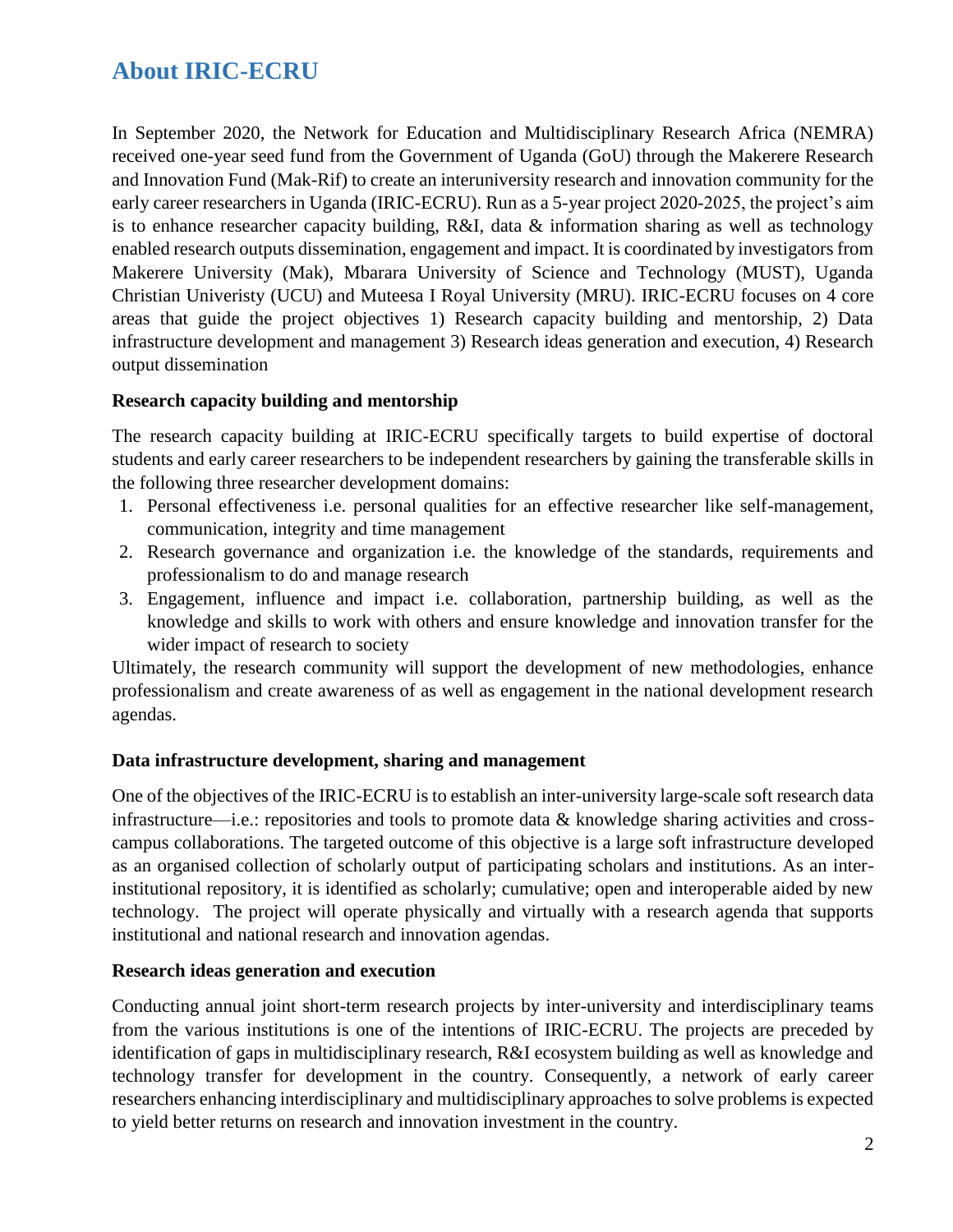### **Research output dissemination**

IRIC-ECRU intends to enhance research outcome dissemination by digital approaches to support policy and the national research and innovation agenda.

The IRIC-ECRU is in the first-year studying the policies of each partner University and seeking clearance from University leaders to establish linked repositories and formatting research community digital dissemination of research outcomes. Also, given that the Research Community will support open science, the first year is dedicated working on protocols and increasing awareness of the trending idea of open science and its benefits to the university community

### <span id="page-3-0"></span>**Purpose of the mid-term evaluation**

The purpose of the mid-term evaluation is to serve two fold: improve decision-making and taking stock of initial lessons from experience.

In specific terms this mid-term evaluation will enable the IRIC -ECRU to:

- Review the effectiveness of the project's implementation in terms of achieving the stated objectives.
- Identify the impact of the activities so far.
- address particular issues or problems in design, implementation and management.
- reinforce initiatives that demonstrate the potential for success.

### <span id="page-3-1"></span>**Evaluation Methodology**

The mid-term evaluation is structured around two of the five UNEG standard evaluation criteria i.e. effectiveness and *impact* (Rogers, 2014)<sup>1</sup> as operationalised in following table 1 below. The anticipated and unanticipated challenges are also considered.

*Table 1: Evaluation Criteria*

 $\overline{\phantom{a}}$ 

| <b>Effectiveness</b> | The extent to which the planned activities were executed and milestones<br>achieved within the mid-term project time frame                                                   |  |
|----------------------|------------------------------------------------------------------------------------------------------------------------------------------------------------------------------|--|
| <b>Impact</b>        | The outputs registered, the extent to which the anticipated outcomes were<br>realised and the long term effects on the issues within each of the four project<br>objectives. |  |

The analysis is guided by evaluation questions to explain "the extent to which", "what", and "how" specific outcomes were attained.

<sup>&</sup>lt;sup>1</sup> Rogers, P. J. (2014) Overview of impact evaluation. Impact Evaluation No. 1 Accessed on 29/01/21 on this [link](https://www.unicef-irc.org/KM/IE/img/downloads/Overview_ENG.pdf)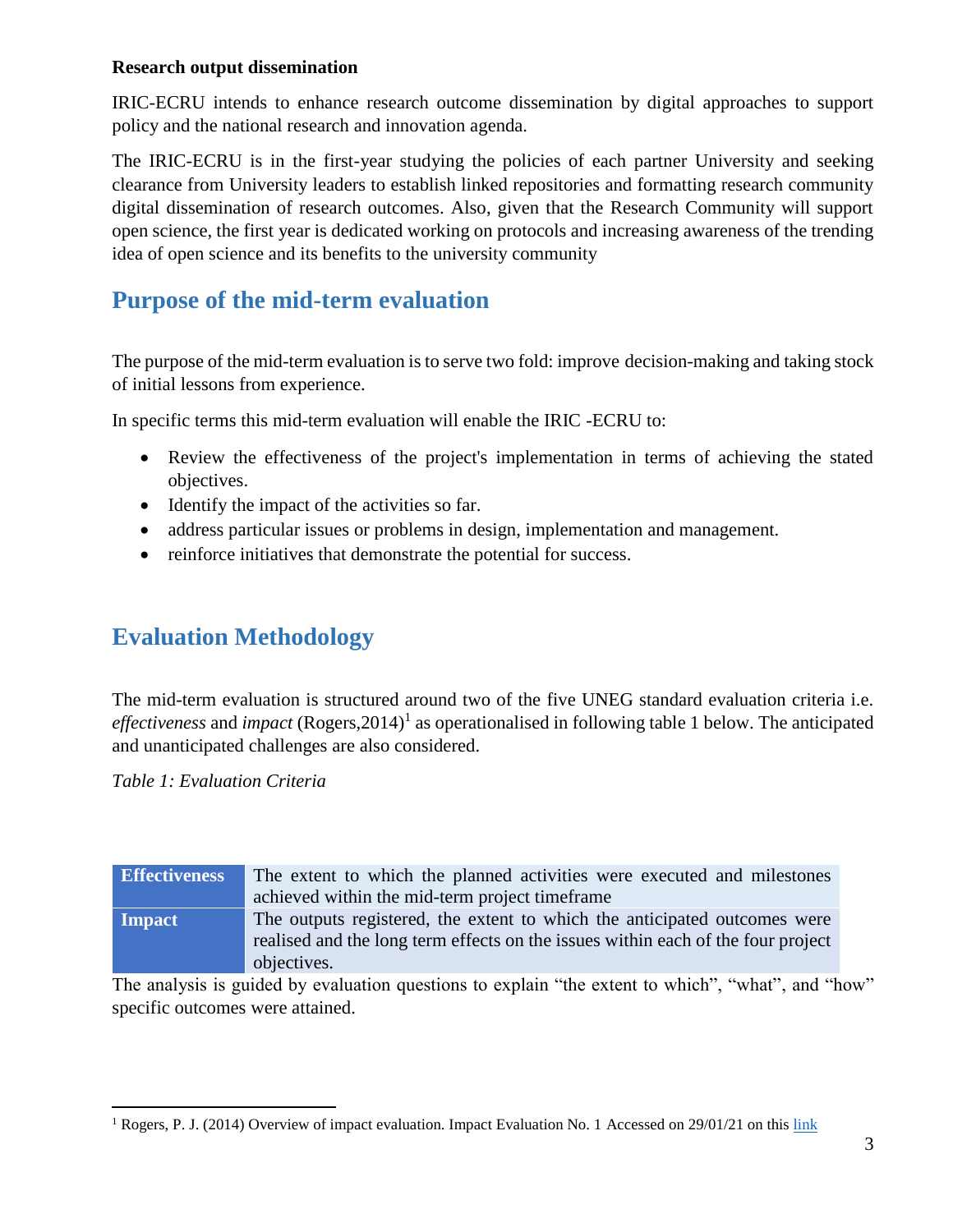# <span id="page-4-0"></span>**The planned & executed activities, registered outputs & outcomes.**

Varied activities have been conducted under the 4 core areas of the project. This section presents the review by highlighting the planned activities and milestones, the executed activities, and the impact of the project so far in terms of the output and outcome of each activity.

#### **1. Research capacity building and mentorship**

The planned major activities and milestones under research capacity building are:

- i. Conduct monthly inter-University 3-hour seminars targeting 40 participants at each seminar
- ii. Conduct three Co-Creation workshops by end of the project

The table below presents the activities that have been realised so far in relation to training and mentorship. Their impact is also indicated.

|                                   | <b>Impact</b>                                                                                                                                      |                                                                                                                                                                                                                                                                                                                                                                                                                                                                                   |                                                                                                                                                                                                                                                                                                                                                                                                                            |  |
|-----------------------------------|----------------------------------------------------------------------------------------------------------------------------------------------------|-----------------------------------------------------------------------------------------------------------------------------------------------------------------------------------------------------------------------------------------------------------------------------------------------------------------------------------------------------------------------------------------------------------------------------------------------------------------------------------|----------------------------------------------------------------------------------------------------------------------------------------------------------------------------------------------------------------------------------------------------------------------------------------------------------------------------------------------------------------------------------------------------------------------------|--|
| <b>Activities so far realised</b> |                                                                                                                                                    | Output                                                                                                                                                                                                                                                                                                                                                                                                                                                                            | <b>Outcome</b>                                                                                                                                                                                                                                                                                                                                                                                                             |  |
| 1                                 | A 3-hour seminar on The<br>researcher as an entrepreneur<br>and the basics of IPR October<br>with Dr. Kevin Byron                                  | 46 participants from 13 HEIs and others                                                                                                                                                                                                                                                                                                                                                                                                                                           | Networks built from over 15 institutional<br>representations in Uganda and abroad.<br>The principles shared in the December                                                                                                                                                                                                                                                                                                |  |
| $\overline{2}$                    | A 3-hour seminar on Writing<br>for publication November with<br>Dr. Peter Samuels                                                                  | 41 Participants from 17 HEIs and others                                                                                                                                                                                                                                                                                                                                                                                                                                           | seminar guide the IRIC-ECRU literature<br>review manuscript writing activity.                                                                                                                                                                                                                                                                                                                                              |  |
|                                   | A 3-hour seminar on $How to$<br>write a review paper December<br>with Dr. Dermot Breslin                                                           | 19 Participants from 7 HEIs and others.                                                                                                                                                                                                                                                                                                                                                                                                                                           | Increased awareness of the purpose and<br>strategies for effective online profiling of<br>researchers and visibility as well as                                                                                                                                                                                                                                                                                            |  |
| $\overline{\mathbf{3}}$           | A 3-hour seminar on The<br>Researcher's visibility through<br>open access- January with Dr.<br>Fredrick Lugya                                      | 38 participants from 11 HEIs and others.                                                                                                                                                                                                                                                                                                                                                                                                                                          | improved knowledge of the trends in open<br>science in research.                                                                                                                                                                                                                                                                                                                                                           |  |
| $\overline{4}$                    | A 3 hour seminar on Open<br>access and use of data for<br>development in Africa -<br>February with Mr. Charles<br>Bundu                            | 15 participants from 6 HEIs and others.<br>Materials for continual learning provided by<br>facilitators                                                                                                                                                                                                                                                                                                                                                                           |                                                                                                                                                                                                                                                                                                                                                                                                                            |  |
| 5                                 | The first ever interuniversity 5-<br>days Co-Creation workshop on<br>Academic Writing in Uganda<br>held 8 <sup>th</sup> -12 <sup>th</sup> February | 1-3 hours fifteen sessions on academic writing<br>delivered by international and local facilitators.<br>Workshop program successfully executed<br>43 participants from HEIs, government and NGOs<br>in Uganda and Zambia, Nigeria (13 institutions in<br>total)<br>(Slightly over the target)<br>Several materials provided by facilitators for<br>eventual development into a training manual<br>The workshop was covered in the media. See the<br>links Link1 Link2 Link3 Link4 | Accelerated catchup on individual and<br>group pending writing assignments for<br>dissertations, manuscripts, etc.<br>Interuniversity networks enabled and<br>writing communities/accountability groups<br>established.<br>Resilience for writing built from shared<br>experiences of senior academics<br>A senior academic mentioned "Thank you.<br>Initiatives like these will make our PhD<br>supervisory roles easier" |  |

The outputs and outcomes of the research capacity building and mentorship activities are considered satisfactory for the mid-term period. The challenges and way forward are presented in general terms later in this report.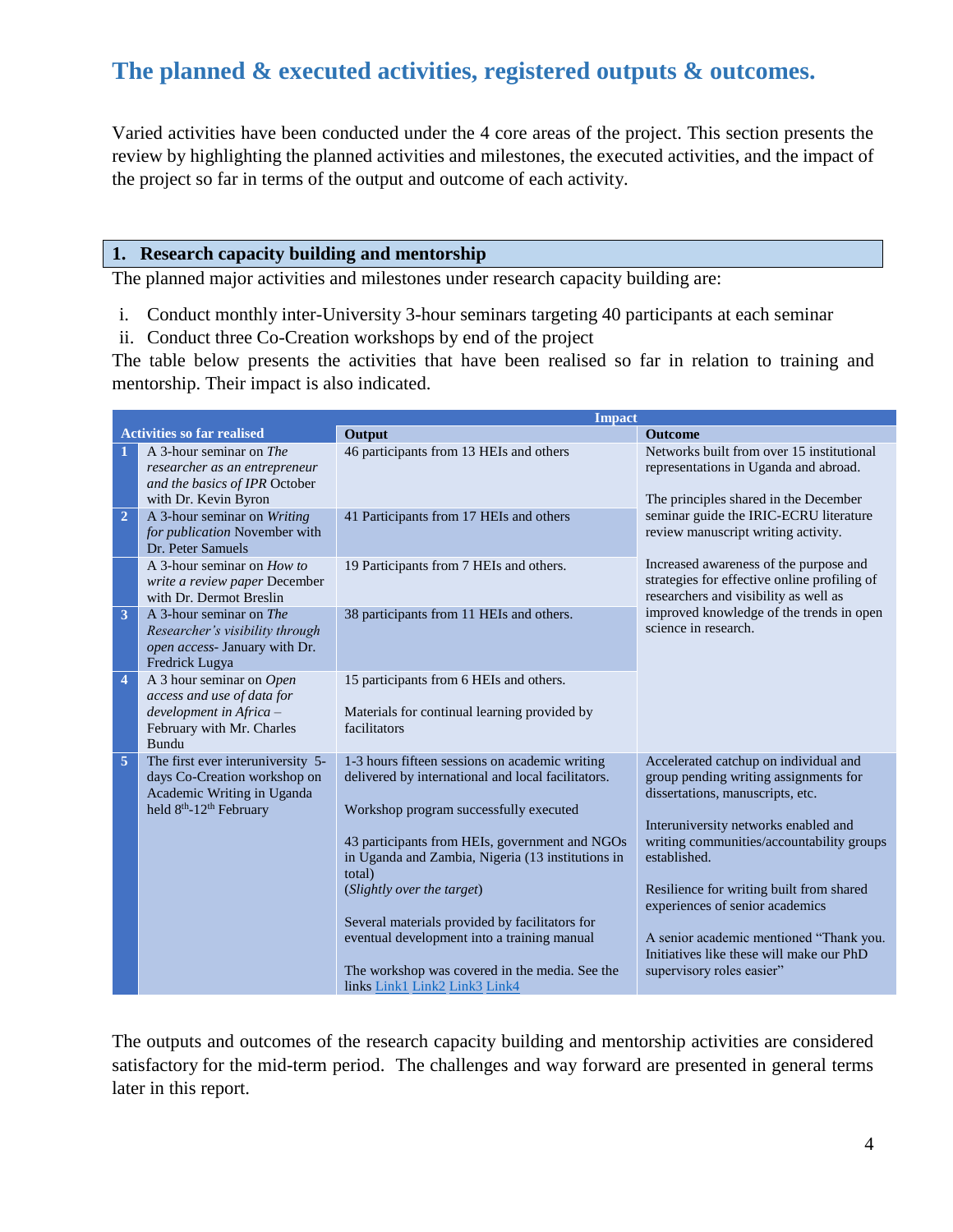#### **2. Data infrastructure development, sharing and management**

The activities under data infrastructure development, sharing and management also involved defining IRIC research agenda and creating an IRIC-ECRU centre from where the projects operates. The planned major activities and milestones under this area are:

- 1. Establishment of the physical IRIC-ECRU coordination Center 30.12.2020
- 2. Evaluate existent research agendas 30.11.20
- 3. Define IRIC Research agenda by 30.01.2021
- 4. Carryout resource mapping for the IRIC-ECRU repository and define technical and other requirements 30.02.21
- 5. Establish the IRIC-ECRU repository and interuniversity agreement (MOU) 30.04.21

The table below presents the activities that have been realised so far in relation to data infrastructure development, sharing and management. Their impact is also indicated.

|                                   | <b>Impact</b>                                                                                                                              |                                                                                                                                                                                                                                                                                                                              |                                                                                                                                      |
|-----------------------------------|--------------------------------------------------------------------------------------------------------------------------------------------|------------------------------------------------------------------------------------------------------------------------------------------------------------------------------------------------------------------------------------------------------------------------------------------------------------------------------|--------------------------------------------------------------------------------------------------------------------------------------|
| <b>Activities so far realised</b> |                                                                                                                                            | Output                                                                                                                                                                                                                                                                                                                       | <b>Outcome</b>                                                                                                                       |
| 1                                 | A field visits to each of the<br>partner institutions to map out<br>institutional resources                                                | 4 meetings with institutional leaders, ICT and library officials                                                                                                                                                                                                                                                             | Participatory model of<br>developing the<br>interuniversity repository                                                               |
| $\overline{2}$                    | Follow-up discussions at<br><b>MUST, Mak and MRU</b>                                                                                       | 3 meetings with ICT and library officials at Mak, MUST and<br><b>MRU</b>                                                                                                                                                                                                                                                     | embraced and adopted by<br>the stakeholders.                                                                                         |
| $\overline{\mathbf{3}}$           | A special meeting for technical<br>persons with representation<br>from the 4 partner institutions                                          | An interuniversity technical committee of 7 members established<br>to steer the agenda of the IRIC-ECRU repository.<br>A draft framework of the repository                                                                                                                                                                   | Accelerated awareness of<br>opportunities and<br>challenges around                                                                   |
| $\overline{4}$                    | Data analysis from the field<br>visits                                                                                                     | A report about the existent resources and limitation at IRIC-<br>ECRU partner institutions data management and sharing<br>infrastructures.                                                                                                                                                                                   | data/information<br>management and sharing.                                                                                          |
| 5                                 | Collection and analysis of data<br>about individual, institutional<br>and national research agendas<br>through a survey and<br>interviews. | Interviews with research leaders at IRIC-ECRU partner<br>institutions<br>Survey data from 39 respondents including PhD students,<br>academics, government officials and private sector practitioners'<br>concerning individual and institutional research agendas.<br>A report on the analysis of existent research agendas. |                                                                                                                                      |
| 6                                 | Writing sessions to compile<br><b>IRIC-ECRU Research Agenda</b>                                                                            | <b>IRIC Research Agenda document</b><br>An amalgamated report about existent research agendas and<br>existent repositories                                                                                                                                                                                                   | A refocused direction of<br>IRIC research agenda.                                                                                    |
| $\overline{7}$                    | Public consultation about IRIC-<br><b>ECRU</b> Research agenda                                                                             | A 3-hour public dialogue with 46 local and international<br>participants, 3 discussants (Prof. William Bazeyo of Makerere,<br>Dr. Jane Egau Okou of MoES, Dr. Maxwell Otim of MoSTI<br>A wide array of views about IRIC Research agenda from<br>participants and discussants of the public dialogue                          | Input to be made into the<br><b>National Research</b><br>Framework for<br>Development under<br>discussion by the NPA and<br>partners |
| 8                                 | Various admin activities<br>towards establishment of the<br>physical centre                                                                | Budget and requisition for procurable items submitted to Mak-<br>Rif for release of funds.<br>Space provided for at MRU research centre. An operational<br>secretariat with 2 staff recruited; Project Manager and Project<br>Accountant with signed contracts.                                                              | The physical address of<br>IRIC-ECRU provides a<br>source of confidence to the<br>community users and<br>facilitates communication   |

Apart from the delayed furnishing of the centre with the necessary equipment, the outputs and outcomes of the data infrastructure development, sharing and management activities are considered satisfactory for the mid-term period. Other challenges and way forward are presented in general terms later in this report.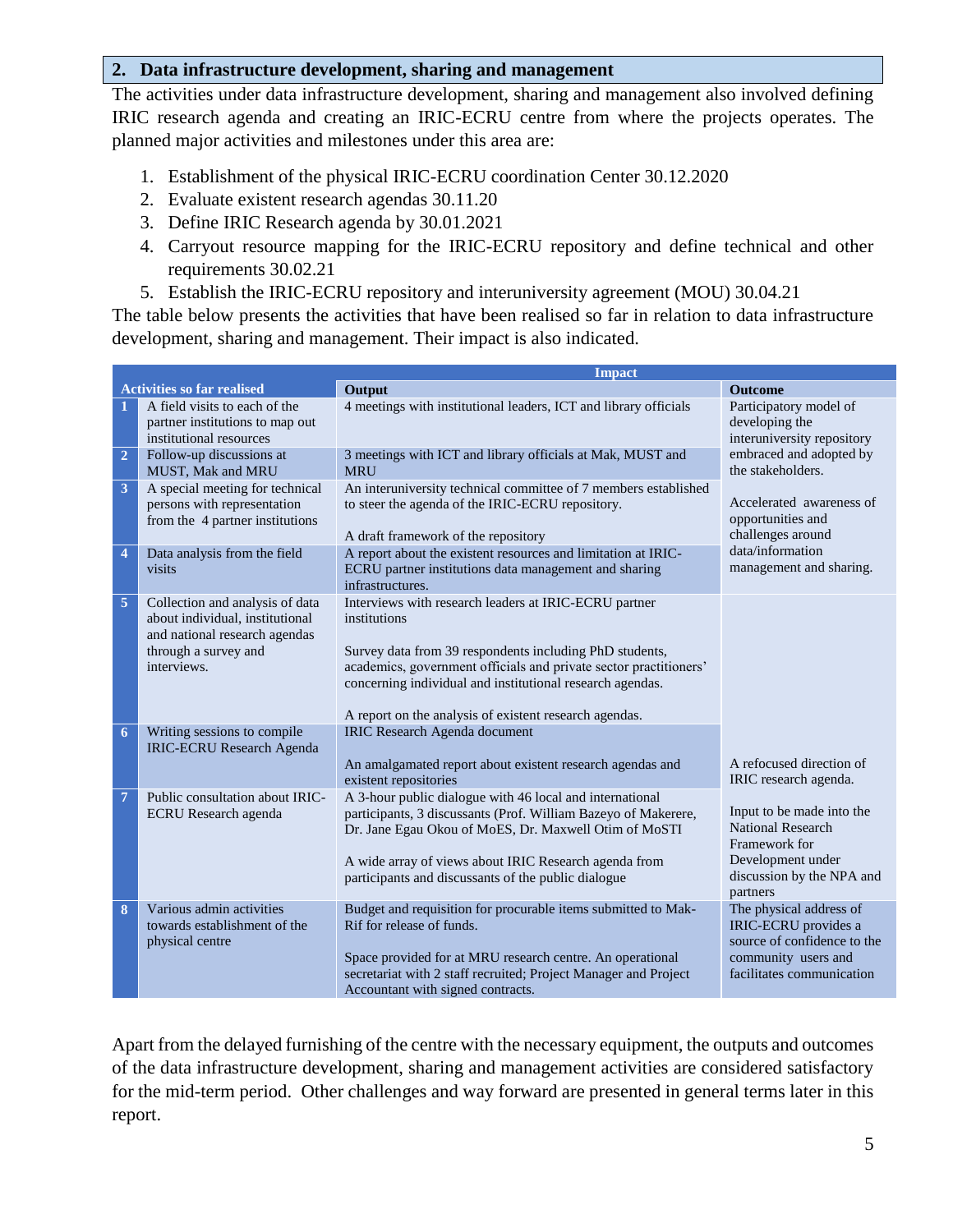#### **3. Research ideas generation and execution**

IRIC-ECRU is carrying out literature reviews by teams comprising of interuniversity members from various universities in Uganda. The reviews are aimed at achieving the following objectives

- i. Enhance the community members' writing and publication skills.
- ii. Identify gaps in the "R&I in Uganda" existent works consequently leading to empirical research ideas for developing further by the teams and submitted for funding. (This is key for sustainability of the project beyond the first year.)
- iii. Nurture teams for engagement in the empirical research projects as proposed in the plans for subsequent years of the IRIC.

The milestones for the literature reviews are as follows 3500 words draft – February 28th 7000 words draft – March  $30<sup>th</sup>$ Empirical research concept idea – April  $30<sup>th</sup>$ Proposal for funding of the empirical idea – May  $30<sup>th</sup>$ Submission of the review manuscript to the peer reviewed journal – June  $30<sup>th</sup>$ 

The table below presents the activities that have been realised so far in relation to joint research ideas intent. Their impact is also indicated.

|                                   | <b>Impact</b>                                                                                                                        |                                                                                                                                                                                     |                                                                                                                                                              |
|-----------------------------------|--------------------------------------------------------------------------------------------------------------------------------------|-------------------------------------------------------------------------------------------------------------------------------------------------------------------------------------|--------------------------------------------------------------------------------------------------------------------------------------------------------------|
| <b>Activities so far realised</b> |                                                                                                                                      | Output                                                                                                                                                                              | <b>Outcome</b>                                                                                                                                               |
| $\overline{2}$                    | Designing and circulating a call<br>for participation<br>Review of concepts, selection<br>and formation of teams of<br>investigators | 7 concepts selected out of the 16 concepts submitted and<br>reviewed. (2 teams did not pick the momentum)<br>Five interuniversity teams started off (average 3 members per<br>team) | Improved awareness in the<br>IRICommunity of the key<br>issues around $R&I$ in<br>Uganda                                                                     |
| 3                                 | Project familiarisation meetings<br>and online engagement                                                                            | 3 project familiarisation meetings held in November, December<br>and January.<br>6 online engagements conducted                                                                     | Interuniversity networking<br>created through teams<br>comprising of investigators                                                                           |
| $\overline{\mathbf{4}}$           | Investigators drop in research<br>clinics for support                                                                                | 3 drop in sessions conducted in January and February;<br>representatives of the teams drop in for inquiries and support.                                                            | from various universities.<br>Investigators, who are<br>dominantly PhD students,<br>are having their team work<br>and project management<br>skills enhanced. |
| 5                                 | Teams writing sessions                                                                                                               | 3500 words draft from each team                                                                                                                                                     | Team skills developed<br>among the participants.                                                                                                             |

The outputs and outcomes of the joint research projects activities are considered satisfactory for the mid-term period. The challenges and way forward are presented in general terms later in this report.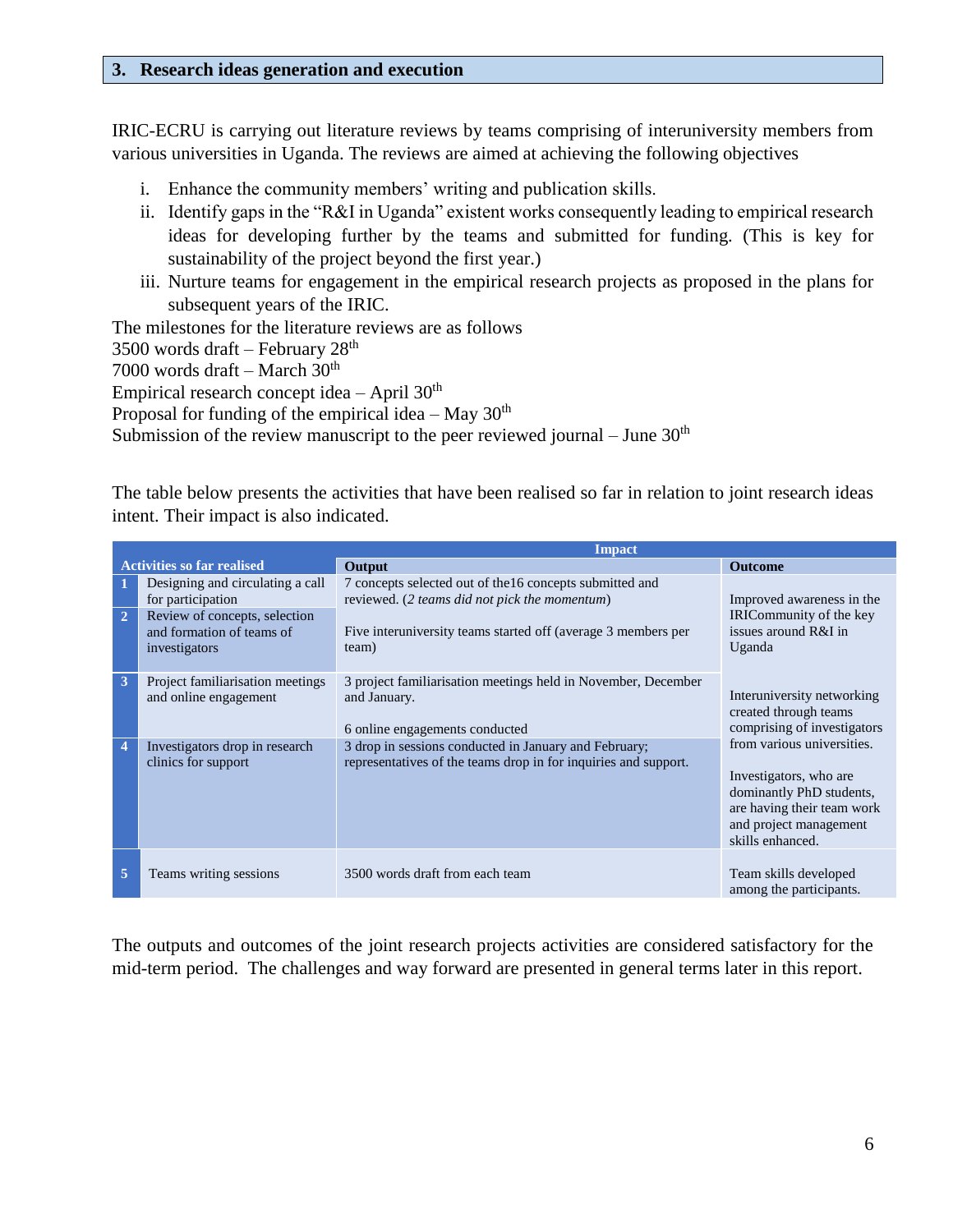#### **4. Research output dissemination**

Research output dissemination idea is intended to assist IRICommunity members to engage and impact the public during the research process and with their research outputs. This has not been enabled during the mid-term period of the project's first year. Instead, the project team has been disseminating information about IRIC-ECRU's vision to create and enhance awareness and involvement in the community.

The table below presents the activities that have been realised so far to disseminate the IRIC-ECRU vision and activities.

| <b>Impact</b>                               |                                                 |                                                                                                                                                                                                                                               |                                                                       |
|---------------------------------------------|-------------------------------------------------|-----------------------------------------------------------------------------------------------------------------------------------------------------------------------------------------------------------------------------------------------|-----------------------------------------------------------------------|
| <b>Activities so far realised</b><br>Output |                                                 |                                                                                                                                                                                                                                               | <b>Outcome</b>                                                        |
|                                             | Public dialogue                                 | See evaluation of "defining the IRIC Research agenda" above                                                                                                                                                                                   |                                                                       |
| $\overline{2}$                              | <b>IRIC-ECRU Website</b><br>development         | IRIC-ECRU hosted on NEMRA website                                                                                                                                                                                                             | Online visibility of the<br>project attained                          |
| $\overline{\mathbf{3}}$                     | Website content development<br>and upload       | Information about IRIC-ECRU, activities and materials uploaded                                                                                                                                                                                |                                                                       |
| $\overline{\mathbf{4}}$                     | Designing and printing<br>promotional materials | Promotional materials designed and printed are: IRIC Pull-up<br>banner and brochures.                                                                                                                                                         |                                                                       |
|                                             |                                                 | An information pack provided to institutional leaders and<br>participants in the consultations. (The content is 1. Summary of<br>the project, 2. IRIC theory of change, 3. Discussion questions 4.<br>IRIC brochure summaries Q&A about IRIC) | Accelerated awareness of<br>IRIC-ECR vision among<br>the stakeholders |
|                                             |                                                 | IRIC logo (Pending application for IPR)<br>IRIC headed paper                                                                                                                                                                                  |                                                                       |
| 5.                                          | Media engagement                                | IRIC-ECRU social media pages developed (Facebook and<br>LinkedIn. IRIC-ECRU is hosted on NEMRA twitter handle)                                                                                                                                |                                                                       |
|                                             |                                                 | Interview held with the Daily Monitor Newspaper and<br>information about IRIC-ECRU published in the Education<br>Corner                                                                                                                       |                                                                       |
|                                             |                                                 | For other media engagements see evaluation of "Workshop"<br>under the capacity building and mentorship activities.                                                                                                                            |                                                                       |

The outputs and outcomes of the research output dissemination activities are considered satisfactory for the mid-term period. The challenges and way forward are presented in general terms later in this report.

### <span id="page-7-0"></span>**Challenges**

The challenges experienced during the execution of activities in the midterm period are outlined here below:

- 1. The Covid-19 restrictions to physical meeting are a challenge to efforts towards building a community as the Ugandan and generally the African culture values physical interactions. Physical meetings are being planned as restrictions get eased.
- 2. Inadequate technological skills and limited availability of fast internet is a challenge. Some participants have not been able to engage in the project meaningfully as they would have loved to.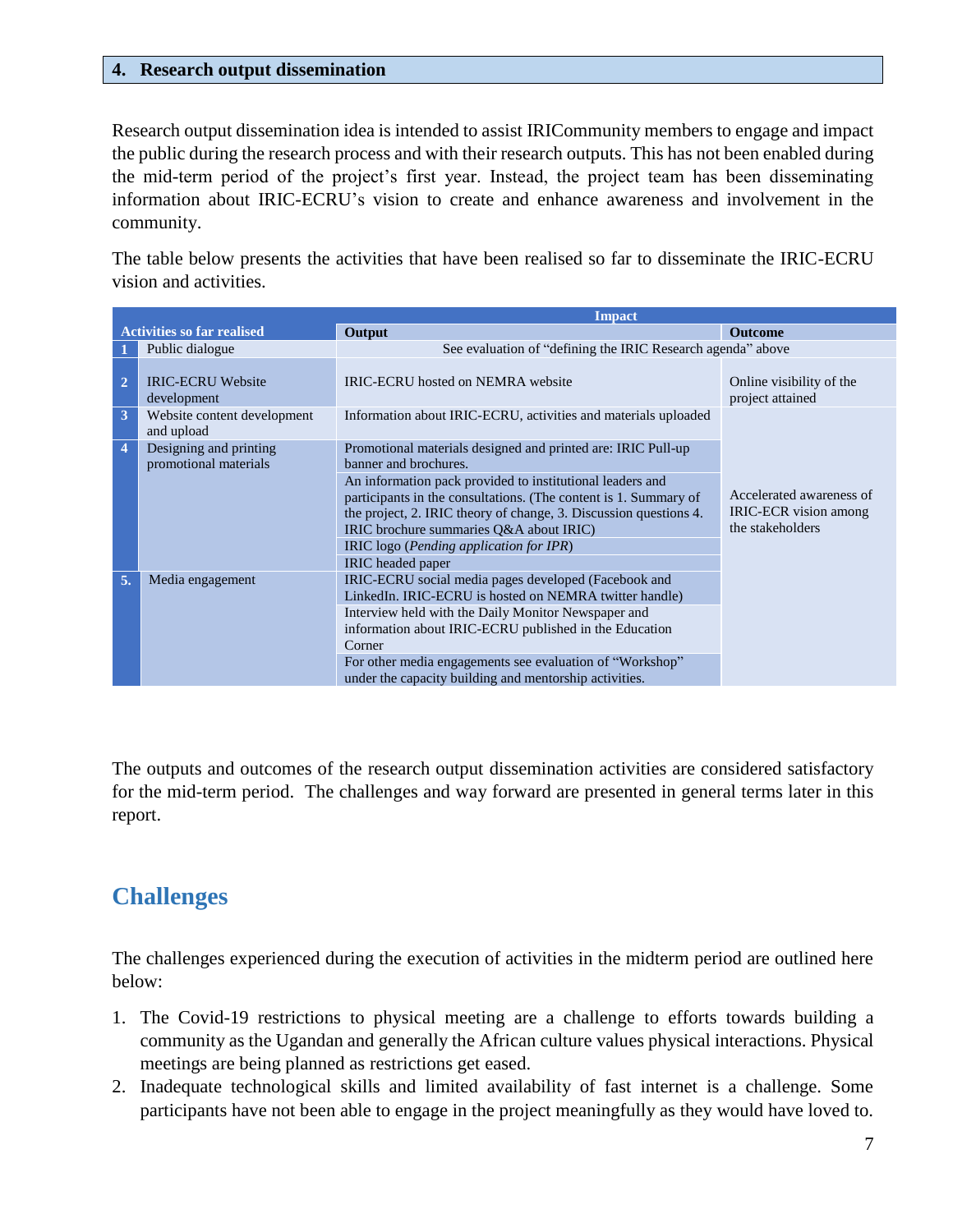The project team also has to make a lot of unprecedented adjustments to use technology and the internet to deliver the activities. The budget has been readjusted to cater for expenses for involving technology experts in the project, subscribe to online meeting platform providers, purchase data for fast internet and conduct discussion on the use of the internet to work with others.

- 3. Differing Institutional context and structures is a challenge. This project is meant to work on ecosystems, however the management, resources and functioning of public and private universities differ. Inherently there are competing interests among institutions. Harmonising these interests may take a long time. The project has encouraged institutions to define their commitment and responsibilities.
- 4. The participants in the literature review teams are working with the design for the first time. All of them are writing a literature review manuscript for the first time and working with an interuniversity team for such a project has been an uncharted territory for them. There are challenges in the process of building team cohesion and focus. Most are also PhD students and therefore already have many research and training commitments. They are being encouraged to plan well, develop discipline, communicate well within the group and keep focused on the goal. Regular meetings are organised for this purpose.
- 5. Limited budget and flow of finances. Most of the activities are carried out voluntarily. The grant amount is way below the cost of the activities done and funds are not dispatched in a timely manner. Various service providers and facilitators who have been participating in the project since January 2021 offered their services on credit; they are yet to be paid. This might strain the working relationships with them A lot more could be done with a steady flow of finances and a more robust financial support. The project has also accumulated a lot valuable data through participants' feedback on activities. These data require expertise in M&E for analysis to infer ideas for an effective interuniversity R&I community, interuniversity networking and enhancement of research capacity building in Uganda. Such services are not affordable for the project. The team has also realised that technical expertise is key in the process developing the IRIC-ECRU repository and capacity building for the same. This requires heavy investment. The last quarter of the project will involve mobilisation of more actors in the project for a wider financial base.
- 6. The project lacks equipment. Although budgeted and requested for, the wait for this form of facilitation is still on.

### <span id="page-8-0"></span>**Conclusion of the evaluation and way forward**

All the planned activities are on schedule and the outputs are satisfactory.

The monthly seminars have all been convened as scheduled and interuniversity participation of PhD students and early career researchers satisfactory. Only one local facilitator was engaged. A pool of more local facilitators is being developed for the next four seminars. The last Co-Creation workshop on securing and managing research grants will also be facilitated by local experts. The development of a training manual from these sessions is one of the target outputs for the final period of this project. An M&E expert will be engaged to analyse the participants' feedback for a better understanding and development of strategies for effective research capacity building and development in Uganda.

The process of building a repository has also made significant strides. Technical support will continually be sought both locally and beyond. A sufficient budget will be included in the proposal for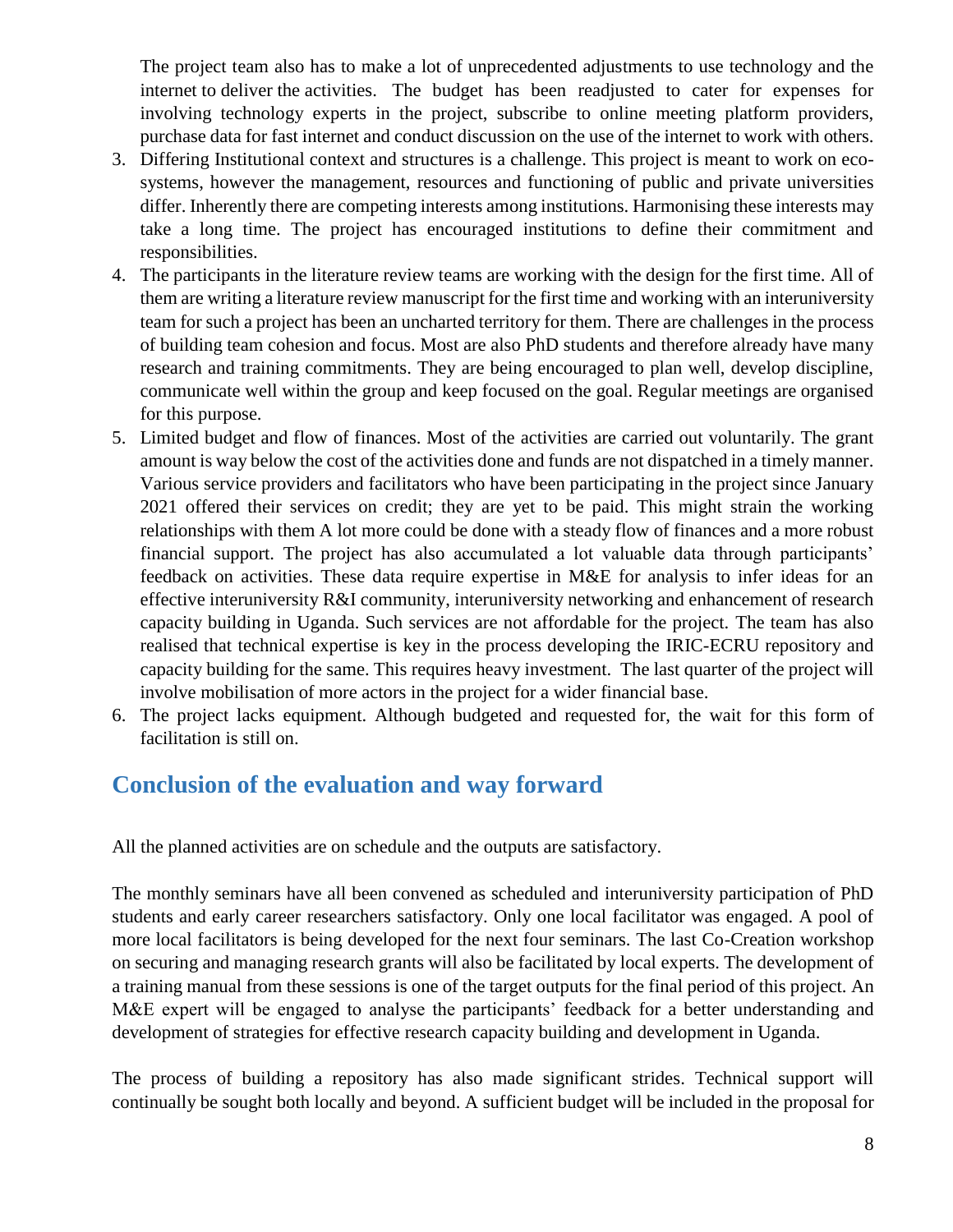funding year 2 of the project to cover the unanticipated costs that were discovered in the mid-term period. Profiling researchers in Uganda and their works will be added on this core area of the project in the next period.

The project team has appreciated that the literature review teams are challenged by the task and are struggling. Senior academics will be invited and attached to the teams that are specifically having challenges that currently threaten their ability to deliver on the objective.

Re-alignment has been made on plans to have an animated video to disseminate the IRIC-ECRU vision. The medial coverage done so far is considered sufficient. Regular update of the social media handles and website coverage of the next period events will facilitate this purpose and dissemination of findings from the literature review exercise.

This mid-term review was meant to guide the team on:

- Reviewing the effectiveness of the project's implementation in terms of achieving the stated objectives. This has been achieved by looking at the outputs of the project in the mid-term.
- Identifying the outcomes of the activities so far. Although it is not possible to fully analyse the realisation of the outcomes, there are indications that the activities are having a significant impact on individuals, institutions and society generally.
- Addressing particular issues or problems in design, implementation and management of the project. Reflection on the challenges identified above is ongoing to re-align strategies, plans and activities.
- Reinforcing initiatives that demonstrate the potential for success. In writing the proposal for funding for year 2, the team is reflecting on the possibility of refocusing the project on fewer core areas rather than all the four. A possibility of bringing more actors on board beyond the four partner institutions is also being considered.